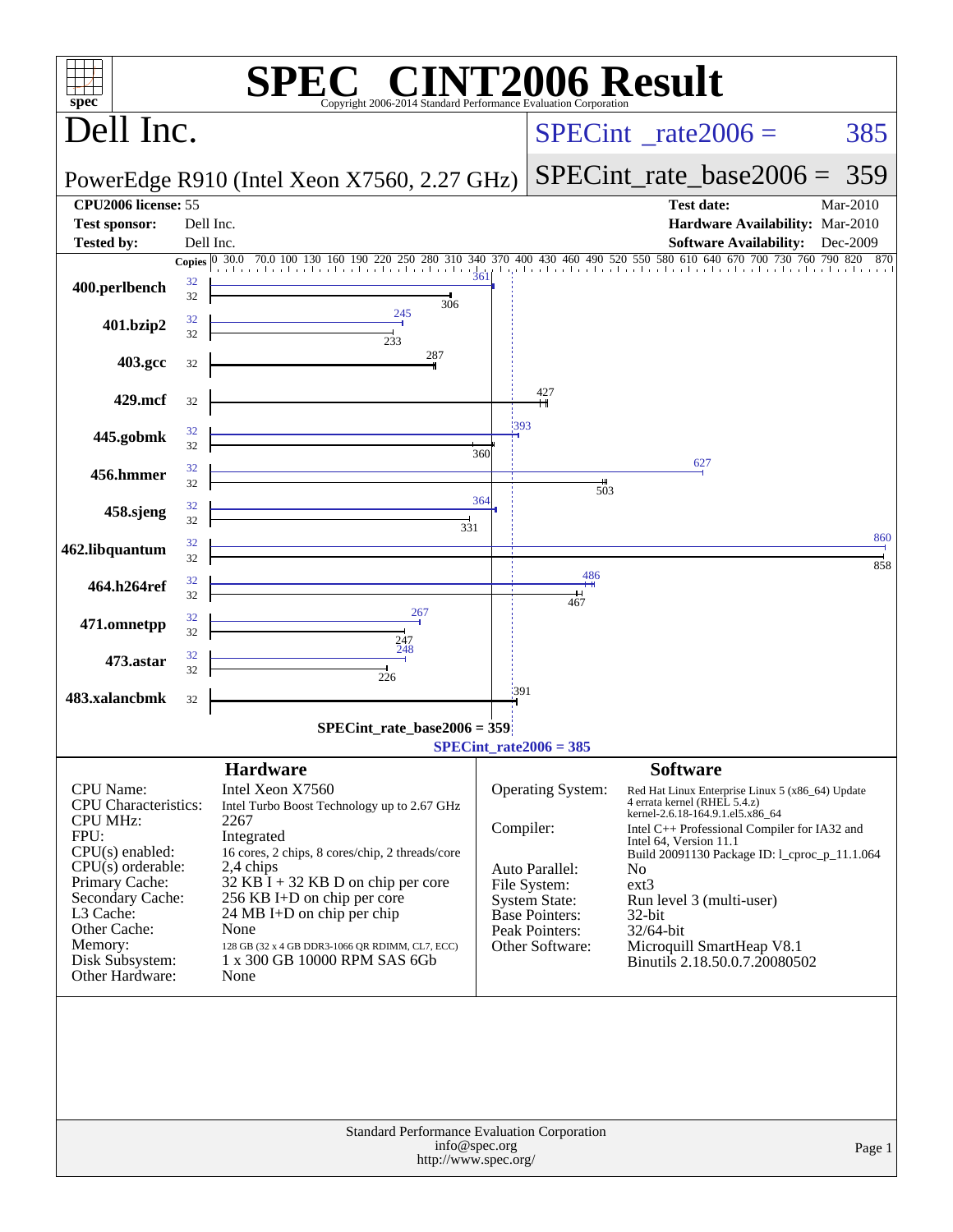

# **[SPEC CINT2006 Result](http://www.spec.org/auto/cpu2006/Docs/result-fields.html#SPECCINT2006Result)**

# Dell Inc.

## SPECint rate $2006 = 385$

[SPECint\\_rate\\_base2006 =](http://www.spec.org/auto/cpu2006/Docs/result-fields.html#SPECintratebase2006) 359

PowerEdge R910 (Intel Xeon X7560, 2.27 GHz)

**[CPU2006 license:](http://www.spec.org/auto/cpu2006/Docs/result-fields.html#CPU2006license)** 55 **[Test date:](http://www.spec.org/auto/cpu2006/Docs/result-fields.html#Testdate)** Mar-2010

**[Test sponsor:](http://www.spec.org/auto/cpu2006/Docs/result-fields.html#Testsponsor)** Dell Inc. **[Hardware Availability:](http://www.spec.org/auto/cpu2006/Docs/result-fields.html#HardwareAvailability)** Mar-2010 **[Tested by:](http://www.spec.org/auto/cpu2006/Docs/result-fields.html#Testedby)** Dell Inc. **[Software Availability:](http://www.spec.org/auto/cpu2006/Docs/result-fields.html#SoftwareAvailability)** Dec-2009

### **[Results Table](http://www.spec.org/auto/cpu2006/Docs/result-fields.html#ResultsTable)**

|                  | <b>Base</b>                                                                                              |                |       |                |       |                |       | <b>Peak</b>   |                |              |                |              |                |              |
|------------------|----------------------------------------------------------------------------------------------------------|----------------|-------|----------------|-------|----------------|-------|---------------|----------------|--------------|----------------|--------------|----------------|--------------|
| <b>Benchmark</b> | <b>Copies</b>                                                                                            | <b>Seconds</b> | Ratio | <b>Seconds</b> | Ratio | <b>Seconds</b> | Ratio | <b>Copies</b> | <b>Seconds</b> | <b>Ratio</b> | <b>Seconds</b> | <b>Ratio</b> | <b>Seconds</b> | <b>Ratio</b> |
| 400.perlbench    | 32                                                                                                       | 1023           | 306   | 1017           | 307   | 1025           | 305   | 32            | 864            | 362          | 870            | 359          | 867            | 361          |
| 401.bzip2        | 32                                                                                                       | 1329           | 232   | 1327           | 233   | 1327           | 233   | 32            | 1263           | 245          | 1259           | 245          | 1259           | 245          |
| $403.\text{gcc}$ | 32                                                                                                       | 899            | 287   | 898            | 287   | 907            | 284   | 32            | 899            | 287          | 898            | 287          | 907            | 284          |
| $429$ .mcf       | 32                                                                                                       | 694            | 421   | 683            | 427   | 680            | 429   | 32            | 694            | 421          | 683            | 427          | 680            | 429          |
| $445$ .gobmk     | 32                                                                                                       | 1005           | 334   | 929            | 361   | 933            | 360   | 32            | 854            | 393          | 855            | <u>393</u>   | 857            | 392          |
| 456.hmmer        | 32                                                                                                       | 593            | 503   | 598            | 499   | 592            | 505   | 32            | 476            | 627          | 476            | 627          | 476            | 628          |
| $458$ .sjeng     | 32                                                                                                       | 1171           | 331   | 1172           | 330   | 1171           | 331   | 32            | 1063           | 364          | 1062           | 364          | 1067           | 363          |
| 462.libquantum   | 32                                                                                                       | 773            | 858   | 773            | 858   | 773            | 858   | 32            | 771            | 860          | 771            | 860          | 771            | 860          |
| 464.h264ref      | 32                                                                                                       | 1497           | 473   | 1515           | 467   | 1519           | 466   | 32            | 1480           | 478          | 1458           | 486          | 1447           | 489          |
| 471.omnetpp      | 32                                                                                                       | 809            | 247   | 809            | 247   | 808            | 247   | 32            | 751            | 266          | 748            | 267          | 747            | 268          |
| 473.astar        | 32                                                                                                       | 995            | 226   | 1000           | 225   | 996            | 226   | 32            | 904            | 248          | 904            | 249          | 904            | 248          |
| 483.xalancbmk    | 32                                                                                                       | 566            | 390   | 565            | 391   | 565            | 391   | 32            | 566            | 390          | 565            | 391          | 565            | <u>391</u>   |
|                  | Results appear in the order in which they were run. Bold underlined text indicates a median measurement. |                |       |                |       |                |       |               |                |              |                |              |                |              |

#### **[Submit Notes](http://www.spec.org/auto/cpu2006/Docs/result-fields.html#SubmitNotes)**

The config file option 'submit' was used. numactl was used to bind copies to the cores

## **[Operating System Notes](http://www.spec.org/auto/cpu2006/Docs/result-fields.html#OperatingSystemNotes)**

'ulimit -s unlimited' was used to set the stacksize to unlimited prior to run

#### **[Platform Notes](http://www.spec.org/auto/cpu2006/Docs/result-fields.html#PlatformNotes)**

 vm.zone\_reclaim\_mode = 1 in /etc/sysctl.conf file BIOS Settings: Power Management = Maximum Performance (Default = Active Power Controller)

## **[General Notes](http://www.spec.org/auto/cpu2006/Docs/result-fields.html#GeneralNotes)**

 The Dell PowerEdge R910 and the Bull NovaScale R480 F2 models are electronically equivalent. The results have been measured on a Dell PowerEdge R910 model.

# **[Base Compiler Invocation](http://www.spec.org/auto/cpu2006/Docs/result-fields.html#BaseCompilerInvocation)**

[C benchmarks](http://www.spec.org/auto/cpu2006/Docs/result-fields.html#Cbenchmarks):

[icc -m32](http://www.spec.org/cpu2006/results/res2010q3/cpu2006-20100621-11916.flags.html#user_CCbase_intel_icc_32bit_5ff4a39e364c98233615fdd38438c6f2)

Continued on next page

Standard Performance Evaluation Corporation [info@spec.org](mailto:info@spec.org) <http://www.spec.org/>

Page 2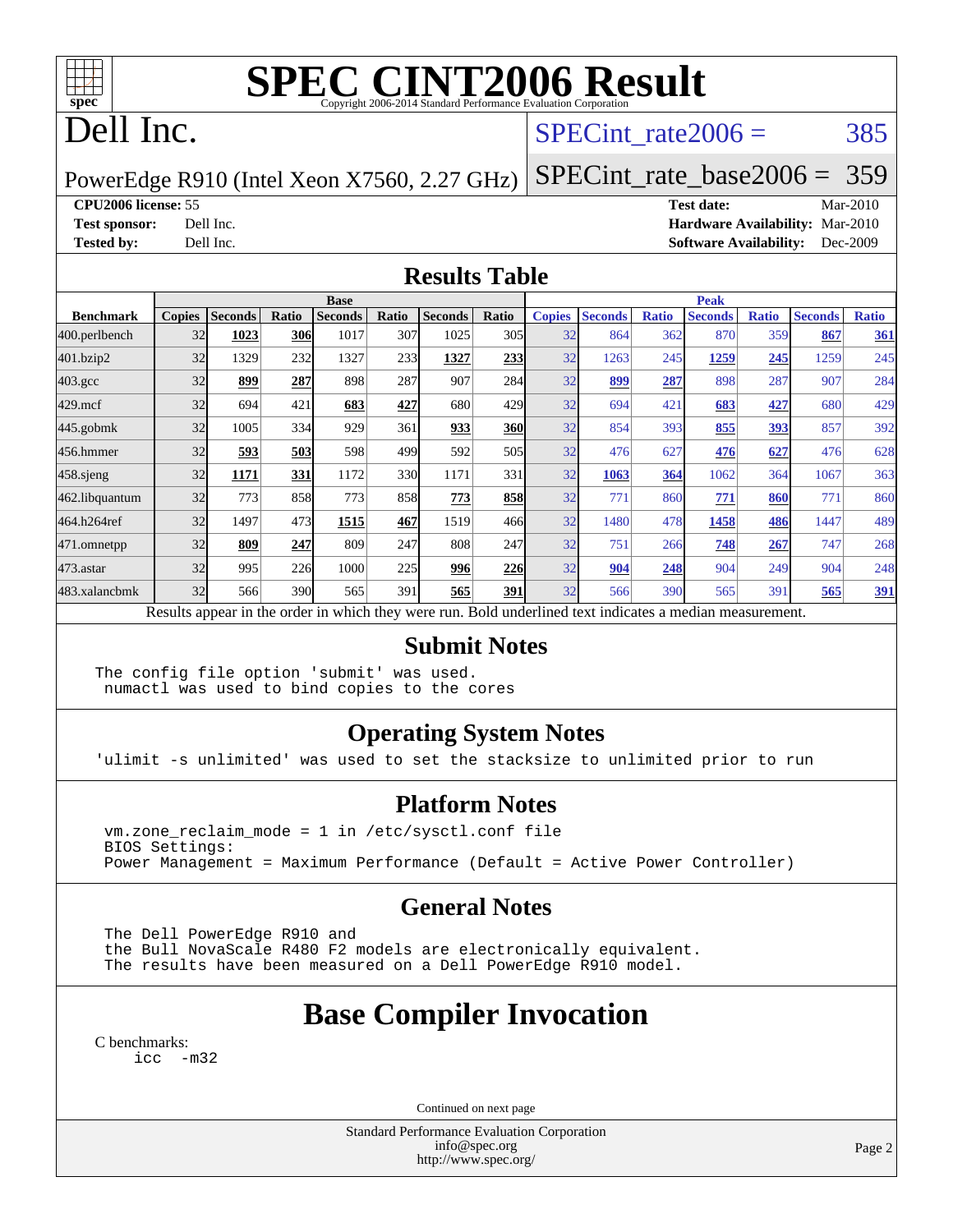| <b>SPEC CINT2006 Result</b><br>$spec^*$<br>Copyright 2006-2014 Standard Performance Evaluation Cor                                                                                                                                                                            |                                                                                                               |
|-------------------------------------------------------------------------------------------------------------------------------------------------------------------------------------------------------------------------------------------------------------------------------|---------------------------------------------------------------------------------------------------------------|
| Dell Inc.                                                                                                                                                                                                                                                                     | SPECint rate $2006 =$<br>385                                                                                  |
| PowerEdge R910 (Intel Xeon X7560, 2.27 GHz)                                                                                                                                                                                                                                   | 359<br>$SPECint_rate base2006 =$                                                                              |
| <b>CPU2006</b> license: 55<br><b>Test sponsor:</b><br>Dell Inc.<br><b>Tested by:</b><br>Dell Inc.                                                                                                                                                                             | <b>Test date:</b><br>Mar-2010<br>Hardware Availability: Mar-2010<br>Dec-2009<br><b>Software Availability:</b> |
| <b>Base Compiler Invocation (Continued)</b>                                                                                                                                                                                                                                   |                                                                                                               |
| $C_{++}$ benchmarks:<br>icpc -m32                                                                                                                                                                                                                                             |                                                                                                               |
| <b>Base Portability Flags</b><br>400.perlbench: -DSPEC_CPU_LINUX_IA32<br>462.libquantum: -DSPEC_CPU_LINUX<br>483.xalancbmk: -DSPEC_CPU_LINUX                                                                                                                                  |                                                                                                               |
| <b>Base Optimization Flags</b><br>C benchmarks:<br>-xSSE4.2 -ipo -03 -no-prec-div -static -opt-prefetch<br>$C_{++}$ benchmarks:<br>-xSSE4.2 -ipo -03 -no-prec-div -opt-prefetch -Wl,-z, muldefs<br>-L/home/cmplr/usr3/alrahate/cpu2006.1.1.ic11.1/libic11.1-32bit -lsmartheap |                                                                                                               |
| <b>Base Other Flags</b><br>C benchmarks:                                                                                                                                                                                                                                      |                                                                                                               |
| 403.gcc: -Dalloca=_alloca                                                                                                                                                                                                                                                     |                                                                                                               |
| <b>Peak Compiler Invocation</b><br>C benchmarks (except as noted below):<br>icc<br>$-m32$                                                                                                                                                                                     |                                                                                                               |
| 401.bzip2: icc -m64                                                                                                                                                                                                                                                           |                                                                                                               |
| 456.hmmer: icc -m64                                                                                                                                                                                                                                                           |                                                                                                               |
| 458.sjeng: icc -m64                                                                                                                                                                                                                                                           |                                                                                                               |
| 462.libquantum: icc -m64                                                                                                                                                                                                                                                      |                                                                                                               |
| C++ benchmarks (except as noted below):<br>icpc -m32                                                                                                                                                                                                                          |                                                                                                               |
| 473.astar: icpc -m64                                                                                                                                                                                                                                                          |                                                                                                               |

| <b>Standard Performance Evaluation Corporation</b> |
|----------------------------------------------------|
| info@spec.org                                      |
| http://www.spec.org/                               |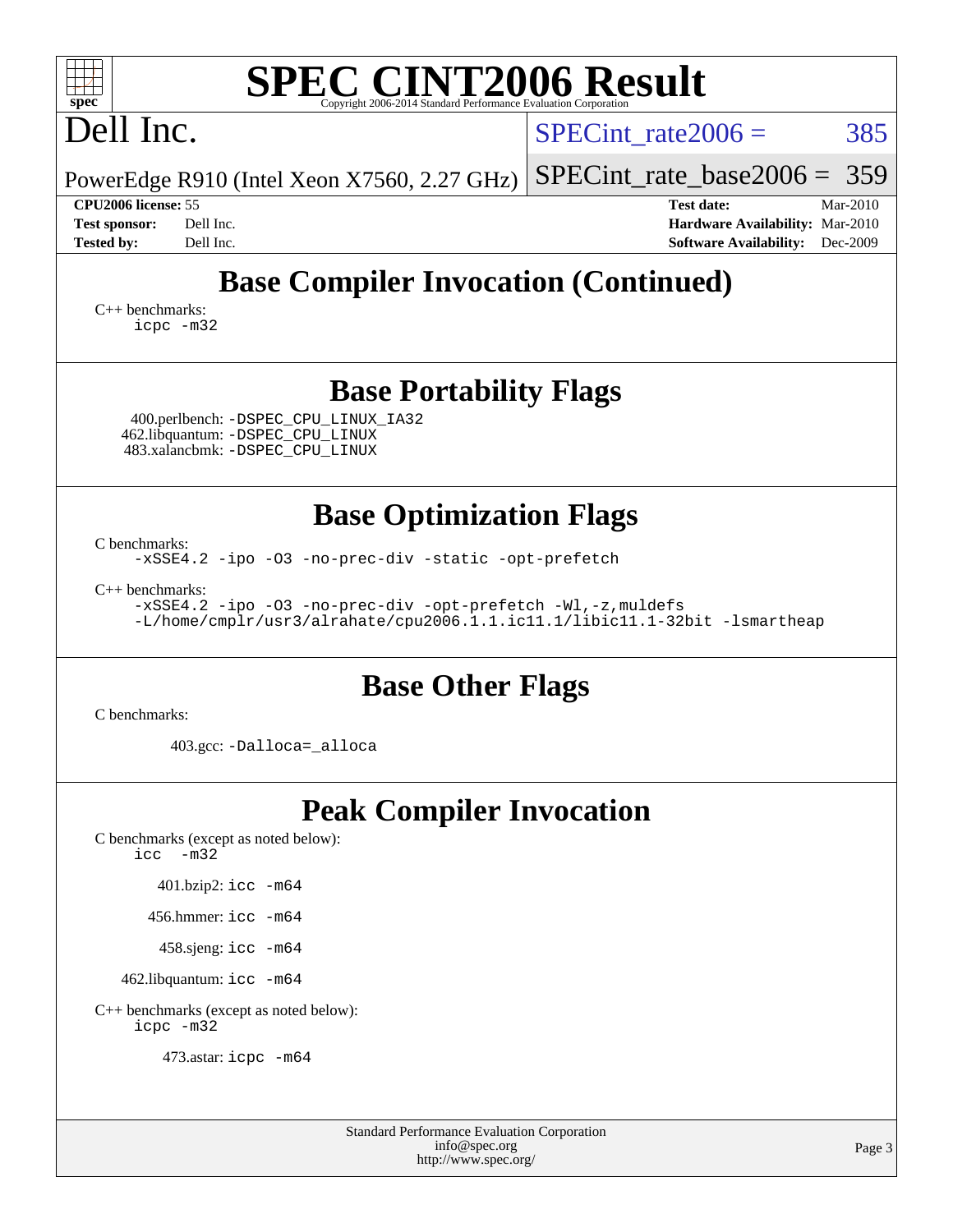

# **[SPEC CINT2006 Result](http://www.spec.org/auto/cpu2006/Docs/result-fields.html#SPECCINT2006Result)**

# Dell Inc.

SPECint rate $2006 = 385$ 

PowerEdge R910 (Intel Xeon X7560, 2.27 GHz) [SPECint\\_rate\\_base2006 =](http://www.spec.org/auto/cpu2006/Docs/result-fields.html#SPECintratebase2006) 359

**[CPU2006 license:](http://www.spec.org/auto/cpu2006/Docs/result-fields.html#CPU2006license)** 55 **[Test date:](http://www.spec.org/auto/cpu2006/Docs/result-fields.html#Testdate)** Mar-2010 **[Test sponsor:](http://www.spec.org/auto/cpu2006/Docs/result-fields.html#Testsponsor)** Dell Inc. **[Hardware Availability:](http://www.spec.org/auto/cpu2006/Docs/result-fields.html#HardwareAvailability)** Mar-2010 **[Tested by:](http://www.spec.org/auto/cpu2006/Docs/result-fields.html#Testedby)** Dell Inc. **[Software Availability:](http://www.spec.org/auto/cpu2006/Docs/result-fields.html#SoftwareAvailability)** Dec-2009

## **[Peak Portability Flags](http://www.spec.org/auto/cpu2006/Docs/result-fields.html#PeakPortabilityFlags)**

 400.perlbench: [-DSPEC\\_CPU\\_LINUX\\_IA32](http://www.spec.org/cpu2006/results/res2010q3/cpu2006-20100621-11916.flags.html#b400.perlbench_peakCPORTABILITY_DSPEC_CPU_LINUX_IA32) 401.bzip2: [-DSPEC\\_CPU\\_LP64](http://www.spec.org/cpu2006/results/res2010q3/cpu2006-20100621-11916.flags.html#suite_peakCPORTABILITY401_bzip2_DSPEC_CPU_LP64) 456.hmmer: [-DSPEC\\_CPU\\_LP64](http://www.spec.org/cpu2006/results/res2010q3/cpu2006-20100621-11916.flags.html#suite_peakCPORTABILITY456_hmmer_DSPEC_CPU_LP64) 458.sjeng: [-DSPEC\\_CPU\\_LP64](http://www.spec.org/cpu2006/results/res2010q3/cpu2006-20100621-11916.flags.html#suite_peakCPORTABILITY458_sjeng_DSPEC_CPU_LP64) 462.libquantum: [-DSPEC\\_CPU\\_LP64](http://www.spec.org/cpu2006/results/res2010q3/cpu2006-20100621-11916.flags.html#suite_peakCPORTABILITY462_libquantum_DSPEC_CPU_LP64) [-DSPEC\\_CPU\\_LINUX](http://www.spec.org/cpu2006/results/res2010q3/cpu2006-20100621-11916.flags.html#b462.libquantum_peakCPORTABILITY_DSPEC_CPU_LINUX) 473.astar: [-DSPEC\\_CPU\\_LP64](http://www.spec.org/cpu2006/results/res2010q3/cpu2006-20100621-11916.flags.html#suite_peakCXXPORTABILITY473_astar_DSPEC_CPU_LP64) 483.xalancbmk: [-DSPEC\\_CPU\\_LINUX](http://www.spec.org/cpu2006/results/res2010q3/cpu2006-20100621-11916.flags.html#b483.xalancbmk_peakCXXPORTABILITY_DSPEC_CPU_LINUX)

## **[Peak Optimization Flags](http://www.spec.org/auto/cpu2006/Docs/result-fields.html#PeakOptimizationFlags)**

[C benchmarks](http://www.spec.org/auto/cpu2006/Docs/result-fields.html#Cbenchmarks):

Standard Performance Evaluation Corporation 400.perlbench: [-xSSE4.2](http://www.spec.org/cpu2006/results/res2010q3/cpu2006-20100621-11916.flags.html#user_peakPASS2_CFLAGSPASS2_LDCFLAGS400_perlbench_f-xSSE42_f91528193cf0b216347adb8b939d4107)(pass 2) [-prof-gen](http://www.spec.org/cpu2006/results/res2010q3/cpu2006-20100621-11916.flags.html#user_peakPASS1_CFLAGSPASS1_LDCFLAGS400_perlbench_prof_gen_e43856698f6ca7b7e442dfd80e94a8fc)(pass 1) [-ipo](http://www.spec.org/cpu2006/results/res2010q3/cpu2006-20100621-11916.flags.html#user_peakPASS2_CFLAGSPASS2_LDCFLAGS400_perlbench_f-ipo)(pass 2) [-O3](http://www.spec.org/cpu2006/results/res2010q3/cpu2006-20100621-11916.flags.html#user_peakPASS2_CFLAGSPASS2_LDCFLAGS400_perlbench_f-O3)(pass 2) [-no-prec-div](http://www.spec.org/cpu2006/results/res2010q3/cpu2006-20100621-11916.flags.html#user_peakPASS2_CFLAGSPASS2_LDCFLAGS400_perlbench_f-no-prec-div)(pass 2) [-static](http://www.spec.org/cpu2006/results/res2010q3/cpu2006-20100621-11916.flags.html#user_peakPASS2_CFLAGSPASS2_LDCFLAGS400_perlbench_f-static)(pass 2) [-prof-use](http://www.spec.org/cpu2006/results/res2010q3/cpu2006-20100621-11916.flags.html#user_peakPASS2_CFLAGSPASS2_LDCFLAGS400_perlbench_prof_use_bccf7792157ff70d64e32fe3e1250b55)(pass 2) [-ansi-alias](http://www.spec.org/cpu2006/results/res2010q3/cpu2006-20100621-11916.flags.html#user_peakCOPTIMIZE400_perlbench_f-ansi-alias) 401.bzip2: [-xSSE4.2](http://www.spec.org/cpu2006/results/res2010q3/cpu2006-20100621-11916.flags.html#user_peakPASS2_CFLAGSPASS2_LDCFLAGS401_bzip2_f-xSSE42_f91528193cf0b216347adb8b939d4107)(pass 2) [-prof-gen](http://www.spec.org/cpu2006/results/res2010q3/cpu2006-20100621-11916.flags.html#user_peakPASS1_CFLAGSPASS1_LDCFLAGS401_bzip2_prof_gen_e43856698f6ca7b7e442dfd80e94a8fc)(pass 1) [-ipo](http://www.spec.org/cpu2006/results/res2010q3/cpu2006-20100621-11916.flags.html#user_peakPASS2_CFLAGSPASS2_LDCFLAGS401_bzip2_f-ipo)(pass 2) [-O3](http://www.spec.org/cpu2006/results/res2010q3/cpu2006-20100621-11916.flags.html#user_peakPASS2_CFLAGSPASS2_LDCFLAGS401_bzip2_f-O3)(pass 2) [-no-prec-div](http://www.spec.org/cpu2006/results/res2010q3/cpu2006-20100621-11916.flags.html#user_peakPASS2_CFLAGSPASS2_LDCFLAGS401_bzip2_f-no-prec-div)(pass 2) [-static](http://www.spec.org/cpu2006/results/res2010q3/cpu2006-20100621-11916.flags.html#user_peakPASS2_CFLAGSPASS2_LDCFLAGS401_bzip2_f-static)(pass 2) [-prof-use](http://www.spec.org/cpu2006/results/res2010q3/cpu2006-20100621-11916.flags.html#user_peakPASS2_CFLAGSPASS2_LDCFLAGS401_bzip2_prof_use_bccf7792157ff70d64e32fe3e1250b55)(pass 2) [-opt-prefetch](http://www.spec.org/cpu2006/results/res2010q3/cpu2006-20100621-11916.flags.html#user_peakCOPTIMIZE401_bzip2_f-opt-prefetch) [-ansi-alias](http://www.spec.org/cpu2006/results/res2010q3/cpu2006-20100621-11916.flags.html#user_peakCOPTIMIZE401_bzip2_f-ansi-alias) [-auto-ilp32](http://www.spec.org/cpu2006/results/res2010q3/cpu2006-20100621-11916.flags.html#user_peakCOPTIMIZE401_bzip2_f-auto-ilp32)  $403.\text{gcc: basepeak}$  = yes  $429$ .mcf: basepeak = yes 445.gobmk: [-xSSE4.2](http://www.spec.org/cpu2006/results/res2010q3/cpu2006-20100621-11916.flags.html#user_peakPASS2_CFLAGSPASS2_LDCFLAGS445_gobmk_f-xSSE42_f91528193cf0b216347adb8b939d4107)(pass 2) [-prof-gen](http://www.spec.org/cpu2006/results/res2010q3/cpu2006-20100621-11916.flags.html#user_peakPASS1_CFLAGSPASS1_LDCFLAGS445_gobmk_prof_gen_e43856698f6ca7b7e442dfd80e94a8fc)(pass 1) [-prof-use](http://www.spec.org/cpu2006/results/res2010q3/cpu2006-20100621-11916.flags.html#user_peakPASS2_CFLAGSPASS2_LDCFLAGS445_gobmk_prof_use_bccf7792157ff70d64e32fe3e1250b55)(pass 2) [-O2](http://www.spec.org/cpu2006/results/res2010q3/cpu2006-20100621-11916.flags.html#user_peakCOPTIMIZE445_gobmk_f-O2) [-ipo](http://www.spec.org/cpu2006/results/res2010q3/cpu2006-20100621-11916.flags.html#user_peakCOPTIMIZE445_gobmk_f-ipo) [-no-prec-div](http://www.spec.org/cpu2006/results/res2010q3/cpu2006-20100621-11916.flags.html#user_peakCOPTIMIZE445_gobmk_f-no-prec-div) [-ansi-alias](http://www.spec.org/cpu2006/results/res2010q3/cpu2006-20100621-11916.flags.html#user_peakCOPTIMIZE445_gobmk_f-ansi-alias) 456.hmmer: [-xSSE4.2](http://www.spec.org/cpu2006/results/res2010q3/cpu2006-20100621-11916.flags.html#user_peakCOPTIMIZE456_hmmer_f-xSSE42_f91528193cf0b216347adb8b939d4107) [-ipo](http://www.spec.org/cpu2006/results/res2010q3/cpu2006-20100621-11916.flags.html#user_peakCOPTIMIZE456_hmmer_f-ipo) [-O3](http://www.spec.org/cpu2006/results/res2010q3/cpu2006-20100621-11916.flags.html#user_peakCOPTIMIZE456_hmmer_f-O3) [-no-prec-div](http://www.spec.org/cpu2006/results/res2010q3/cpu2006-20100621-11916.flags.html#user_peakCOPTIMIZE456_hmmer_f-no-prec-div) [-static](http://www.spec.org/cpu2006/results/res2010q3/cpu2006-20100621-11916.flags.html#user_peakCOPTIMIZE456_hmmer_f-static) [-unroll2](http://www.spec.org/cpu2006/results/res2010q3/cpu2006-20100621-11916.flags.html#user_peakCOPTIMIZE456_hmmer_f-unroll_784dae83bebfb236979b41d2422d7ec2) [-ansi-alias](http://www.spec.org/cpu2006/results/res2010q3/cpu2006-20100621-11916.flags.html#user_peakCOPTIMIZE456_hmmer_f-ansi-alias) [-auto-ilp32](http://www.spec.org/cpu2006/results/res2010q3/cpu2006-20100621-11916.flags.html#user_peakCOPTIMIZE456_hmmer_f-auto-ilp32) 458.sjeng: [-xSSE4.2](http://www.spec.org/cpu2006/results/res2010q3/cpu2006-20100621-11916.flags.html#user_peakPASS2_CFLAGSPASS2_LDCFLAGS458_sjeng_f-xSSE42_f91528193cf0b216347adb8b939d4107)(pass 2) [-prof-gen](http://www.spec.org/cpu2006/results/res2010q3/cpu2006-20100621-11916.flags.html#user_peakPASS1_CFLAGSPASS1_LDCFLAGS458_sjeng_prof_gen_e43856698f6ca7b7e442dfd80e94a8fc)(pass 1) [-ipo](http://www.spec.org/cpu2006/results/res2010q3/cpu2006-20100621-11916.flags.html#user_peakPASS2_CFLAGSPASS2_LDCFLAGS458_sjeng_f-ipo)(pass 2) [-O3](http://www.spec.org/cpu2006/results/res2010q3/cpu2006-20100621-11916.flags.html#user_peakPASS2_CFLAGSPASS2_LDCFLAGS458_sjeng_f-O3)(pass 2) [-no-prec-div](http://www.spec.org/cpu2006/results/res2010q3/cpu2006-20100621-11916.flags.html#user_peakPASS2_CFLAGSPASS2_LDCFLAGS458_sjeng_f-no-prec-div)(pass 2) [-static](http://www.spec.org/cpu2006/results/res2010q3/cpu2006-20100621-11916.flags.html#user_peakPASS2_CFLAGSPASS2_LDCFLAGS458_sjeng_f-static)(pass 2) [-prof-use](http://www.spec.org/cpu2006/results/res2010q3/cpu2006-20100621-11916.flags.html#user_peakPASS2_CFLAGSPASS2_LDCFLAGS458_sjeng_prof_use_bccf7792157ff70d64e32fe3e1250b55)(pass 2) [-unroll4](http://www.spec.org/cpu2006/results/res2010q3/cpu2006-20100621-11916.flags.html#user_peakCOPTIMIZE458_sjeng_f-unroll_4e5e4ed65b7fd20bdcd365bec371b81f) [-auto-ilp32](http://www.spec.org/cpu2006/results/res2010q3/cpu2006-20100621-11916.flags.html#user_peakCOPTIMIZE458_sjeng_f-auto-ilp32) 462.libquantum: [-xSSE4.2](http://www.spec.org/cpu2006/results/res2010q3/cpu2006-20100621-11916.flags.html#user_peakCOPTIMIZE462_libquantum_f-xSSE42_f91528193cf0b216347adb8b939d4107) [-ipo](http://www.spec.org/cpu2006/results/res2010q3/cpu2006-20100621-11916.flags.html#user_peakCOPTIMIZE462_libquantum_f-ipo) [-O3](http://www.spec.org/cpu2006/results/res2010q3/cpu2006-20100621-11916.flags.html#user_peakCOPTIMIZE462_libquantum_f-O3) [-no-prec-div](http://www.spec.org/cpu2006/results/res2010q3/cpu2006-20100621-11916.flags.html#user_peakCOPTIMIZE462_libquantum_f-no-prec-div) [-static](http://www.spec.org/cpu2006/results/res2010q3/cpu2006-20100621-11916.flags.html#user_peakCOPTIMIZE462_libquantum_f-static) [-auto-ilp32](http://www.spec.org/cpu2006/results/res2010q3/cpu2006-20100621-11916.flags.html#user_peakCOPTIMIZE462_libquantum_f-auto-ilp32) [-opt-prefetch](http://www.spec.org/cpu2006/results/res2010q3/cpu2006-20100621-11916.flags.html#user_peakCOPTIMIZE462_libquantum_f-opt-prefetch) 464.h264ref: [-xSSE4.2](http://www.spec.org/cpu2006/results/res2010q3/cpu2006-20100621-11916.flags.html#user_peakPASS2_CFLAGSPASS2_LDCFLAGS464_h264ref_f-xSSE42_f91528193cf0b216347adb8b939d4107)(pass 2) [-prof-gen](http://www.spec.org/cpu2006/results/res2010q3/cpu2006-20100621-11916.flags.html#user_peakPASS1_CFLAGSPASS1_LDCFLAGS464_h264ref_prof_gen_e43856698f6ca7b7e442dfd80e94a8fc)(pass 1) [-ipo](http://www.spec.org/cpu2006/results/res2010q3/cpu2006-20100621-11916.flags.html#user_peakPASS2_CFLAGSPASS2_LDCFLAGS464_h264ref_f-ipo)(pass 2) [-O3](http://www.spec.org/cpu2006/results/res2010q3/cpu2006-20100621-11916.flags.html#user_peakPASS2_CFLAGSPASS2_LDCFLAGS464_h264ref_f-O3)(pass 2) [-no-prec-div](http://www.spec.org/cpu2006/results/res2010q3/cpu2006-20100621-11916.flags.html#user_peakPASS2_CFLAGSPASS2_LDCFLAGS464_h264ref_f-no-prec-div)(pass 2) [-static](http://www.spec.org/cpu2006/results/res2010q3/cpu2006-20100621-11916.flags.html#user_peakPASS2_CFLAGSPASS2_LDCFLAGS464_h264ref_f-static)(pass 2) [-prof-use](http://www.spec.org/cpu2006/results/res2010q3/cpu2006-20100621-11916.flags.html#user_peakPASS2_CFLAGSPASS2_LDCFLAGS464_h264ref_prof_use_bccf7792157ff70d64e32fe3e1250b55)(pass 2) [-unroll2](http://www.spec.org/cpu2006/results/res2010q3/cpu2006-20100621-11916.flags.html#user_peakCOPTIMIZE464_h264ref_f-unroll_784dae83bebfb236979b41d2422d7ec2) [-ansi-alias](http://www.spec.org/cpu2006/results/res2010q3/cpu2006-20100621-11916.flags.html#user_peakCOPTIMIZE464_h264ref_f-ansi-alias) [C++ benchmarks:](http://www.spec.org/auto/cpu2006/Docs/result-fields.html#CXXbenchmarks) 471.omnetpp: [-xSSE4.2](http://www.spec.org/cpu2006/results/res2010q3/cpu2006-20100621-11916.flags.html#user_peakPASS2_CXXFLAGSPASS2_LDCXXFLAGS471_omnetpp_f-xSSE42_f91528193cf0b216347adb8b939d4107)(pass 2) [-prof-gen](http://www.spec.org/cpu2006/results/res2010q3/cpu2006-20100621-11916.flags.html#user_peakPASS1_CXXFLAGSPASS1_LDCXXFLAGS471_omnetpp_prof_gen_e43856698f6ca7b7e442dfd80e94a8fc)(pass 1) [-ipo](http://www.spec.org/cpu2006/results/res2010q3/cpu2006-20100621-11916.flags.html#user_peakPASS2_CXXFLAGSPASS2_LDCXXFLAGS471_omnetpp_f-ipo)(pass 2) [-O3](http://www.spec.org/cpu2006/results/res2010q3/cpu2006-20100621-11916.flags.html#user_peakPASS2_CXXFLAGSPASS2_LDCXXFLAGS471_omnetpp_f-O3)(pass 2) [-no-prec-div](http://www.spec.org/cpu2006/results/res2010q3/cpu2006-20100621-11916.flags.html#user_peakPASS2_CXXFLAGSPASS2_LDCXXFLAGS471_omnetpp_f-no-prec-div)(pass 2) [-prof-use](http://www.spec.org/cpu2006/results/res2010q3/cpu2006-20100621-11916.flags.html#user_peakPASS2_CXXFLAGSPASS2_LDCXXFLAGS471_omnetpp_prof_use_bccf7792157ff70d64e32fe3e1250b55)(pass 2) [-ansi-alias](http://www.spec.org/cpu2006/results/res2010q3/cpu2006-20100621-11916.flags.html#user_peakCXXOPTIMIZE471_omnetpp_f-ansi-alias) [-opt-ra-region-strategy=block](http://www.spec.org/cpu2006/results/res2010q3/cpu2006-20100621-11916.flags.html#user_peakCXXOPTIMIZE471_omnetpp_f-opt-ra-region-strategy-block_a0a37c372d03933b2a18d4af463c1f69) [-Wl,-z,muldefs](http://www.spec.org/cpu2006/results/res2010q3/cpu2006-20100621-11916.flags.html#user_peakEXTRA_LDFLAGS471_omnetpp_link_force_multiple1_74079c344b956b9658436fd1b6dd3a8a) [-L/home/cmplr/usr3/alrahate/cpu2006.1.1.ic11.1/libic11.1-32bit -lsmartheap](http://www.spec.org/cpu2006/results/res2010q3/cpu2006-20100621-11916.flags.html#user_peakEXTRA_LIBS471_omnetpp_SmartHeap_d86dffe4a79b79ef8890d5cce17030c3) Continued on next page

[info@spec.org](mailto:info@spec.org) <http://www.spec.org/>

Page 4